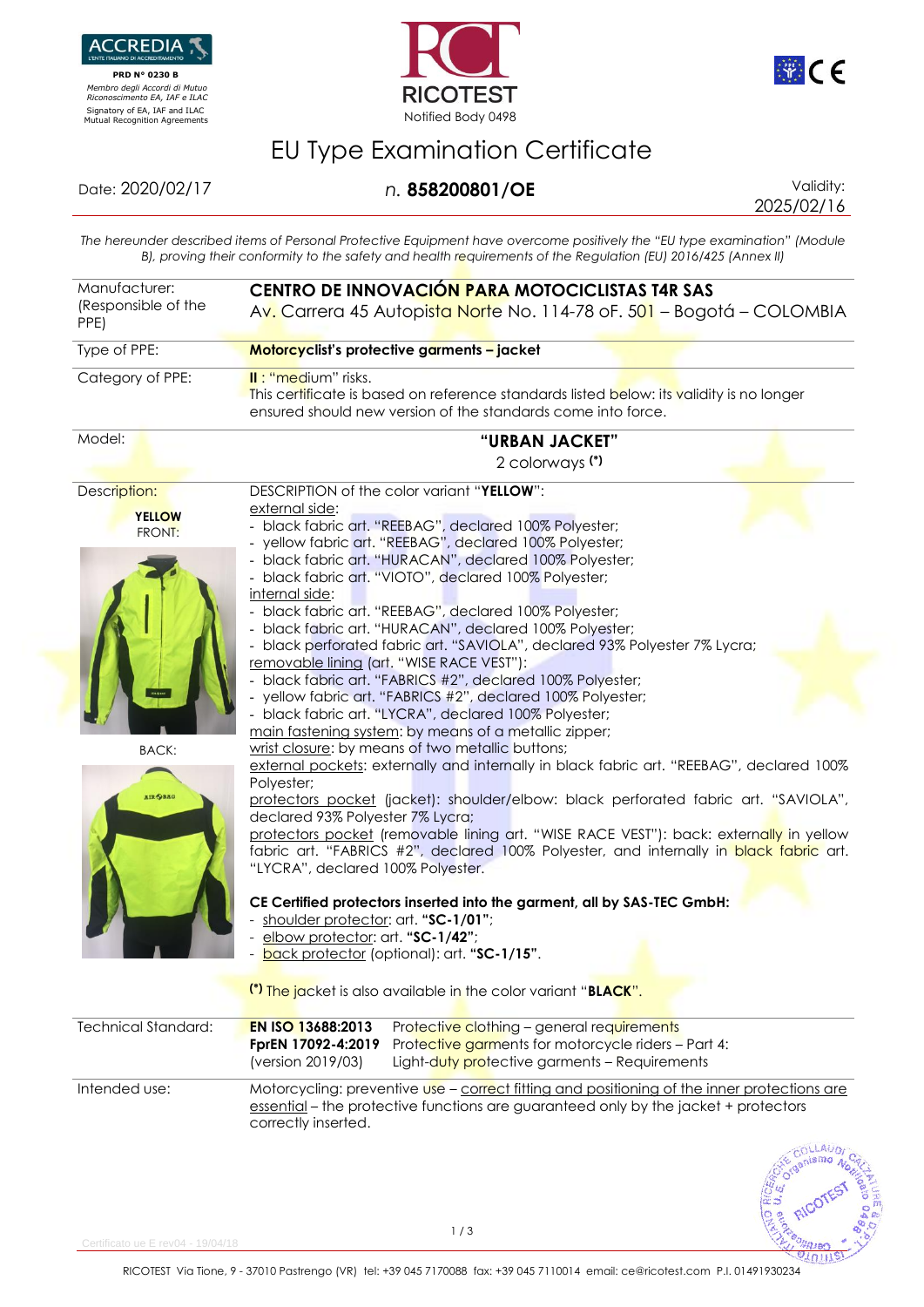

 **PRD N° 0230 B**  *Membro degli Accordi di Mutuo Riconoscimento EA, IAF e ILAC*





## EU Type Examination Certificate

Date: 2020/02/17 *n.* **858200801/OE** Validity:

2025/02/16

| Size range:                                                                     | Manufacturer's sizing system (Men's sizes): from S to XXXL (correspondence with the<br>User's height and chest girth range in the size chart in the User Manual)                                                                                                                                                                                                                                                                                                                                                                                                                                                                                                                                                                                                                                                                                                                                                                                                                                                                                                                                    |                                                                                                                                                                                                                                                                                                                                                  |                                                                                                                                                                                                                                                                                                                       |  |
|---------------------------------------------------------------------------------|-----------------------------------------------------------------------------------------------------------------------------------------------------------------------------------------------------------------------------------------------------------------------------------------------------------------------------------------------------------------------------------------------------------------------------------------------------------------------------------------------------------------------------------------------------------------------------------------------------------------------------------------------------------------------------------------------------------------------------------------------------------------------------------------------------------------------------------------------------------------------------------------------------------------------------------------------------------------------------------------------------------------------------------------------------------------------------------------------------|--------------------------------------------------------------------------------------------------------------------------------------------------------------------------------------------------------------------------------------------------------------------------------------------------------------------------------------------------|-----------------------------------------------------------------------------------------------------------------------------------------------------------------------------------------------------------------------------------------------------------------------------------------------------------------------|--|
| <b>Technical File:</b>                                                          | DC-11090                                                                                                                                                                                                                                                                                                                                                                                                                                                                                                                                                                                                                                                                                                                                                                                                                                                                                                                                                                                                                                                                                            |                                                                                                                                                                                                                                                                                                                                                  |                                                                                                                                                                                                                                                                                                                       |  |
| Test report:                                                                    | RCT n° 3910440.01/E                                                                                                                                                                                                                                                                                                                                                                                                                                                                                                                                                                                                                                                                                                                                                                                                                                                                                                                                                                                                                                                                                 |                                                                                                                                                                                                                                                                                                                                                  |                                                                                                                                                                                                                                                                                                                       |  |
| Functions and<br>performance levels:                                            | The garment offers limited protection against mechanical risks arising from impact and<br>abrasion in case of a fall while participating in motorcycling activities: CE-Certified<br>incorporated impact protectors provide strengthened protection.<br>This PPE item has reached the following performance:<br><b>Class A</b> $(*)$ = the lowest class including protectors, designed to give some protection<br>whilst having the lowest possible weight and ergonomic penalties associated with its use.<br>Protective function is linked to the correct fit of the garment - also the inner impact<br>protectors must be kept in their place: this falls within the responsibility of the user.<br>(*) = The applied Technical Draft document currently provides different levels of protection for<br>garments including protectors/shells: from class AAA (highest level of performance) to class AA<br>(medium level) to class A (lower level);<br>- class B for garments not including protectors / shells = just abrasion protection;<br>- class C for Impact protector ensemble garments. |                                                                                                                                                                                                                                                                                                                                                  |                                                                                                                                                                                                                                                                                                                       |  |
| Marking:<br><b>CENTRO DE INNOVACION</b><br><b>PARA MOTOCICLISTAS</b><br>AIR BAG | printed on different labels stitched to the garment and displaying the following<br>information:<br>- CE Marking:<br>- Name/Registered Trademark (AIROBAG), address and website of the Manufacturer;<br>- item designation (article name);<br>- pictogram to indicate the intended use (motorcycling) + nr. / year of the Technical<br>Draft of reference + indication of the class of protection achieved;<br>- pictogram "i in the booklet" inviting the final user to read the User Manual;<br>- size indication (commercial size: on an extra label);<br>- additional information: "Made in", material composition, care/washing instructions,<br>warnings, etc.                                                                                                                                                                                                                                                                                                                                                                                                                                |                                                                                                                                                                                                                                                                                                                                                  |                                                                                                                                                                                                                                                                                                                       |  |
| Α<br>FprEN 17092-4:2019<br><b>URBAN JACKET</b>                                  | MADE IN COLOMBIA<br>BY: CENTRO DE INNOVACIÓN PARA<br>MOTOCICLISTAS TECH4RIDERS SAS<br>NIT: 900.298.137-4<br>AV. CRA 45 NO 114 - 78 Off.501<br>BOGOTÁ, COLOMBIA<br>www.airobag.com<br>ventas@airobag.com                                                                                                                                                                                                                                                                                                                                                                                                                                                                                                                                                                                                                                                                                                                                                                                                                                                                                             | AIR BAG<br><b>MOTORCYCLIST AIRBAG</b><br>95% POLYESTER<br>4% NYLON<br><b>1% SPANDEX</b><br><b>BEFORE WASHING THE GARMENT</b><br><b>ALWAYS REMOVE THE PROTECTORS</b><br><b>CARE INSTRUCTIONS:</b><br>- MACHINE WASH (GENTLE 30°C)<br>- DO NOT USE WHITENER<br>- DRY IN SHADE<br>- DO NOT SQUEEZE<br>- DO NOT USE DRYER<br>- DO NOT IRON<br>网络日本图室 | <b>ATTENTION</b><br><b>HIGH ENERGY IMPACTS CAN CAUSE</b><br>SERIOUS INJURY OR EVEN DEATH. THE<br><b>USER IS EXPRESSLY INFORMED THAT</b><br>THE USE OF THIS PRODUCT IS NO<br><b>WARRANTY OF PERSONAL</b><br>PROTECTION AND IS NOT EXEMPT<br><b>FROM TAKING PRECAUTIONS FOR</b><br>SAFETY AND OBEY THE TRAFFIC<br>LAWS. |  |
|                                                                                 |                                                                                                                                                                                                                                                                                                                                                                                                                                                                                                                                                                                                                                                                                                                                                                                                                                                                                                                                                                                                                                                                                                     |                                                                                                                                                                                                                                                                                                                                                  | COLLAUDI                                                                                                                                                                                                                                                                                                              |  |